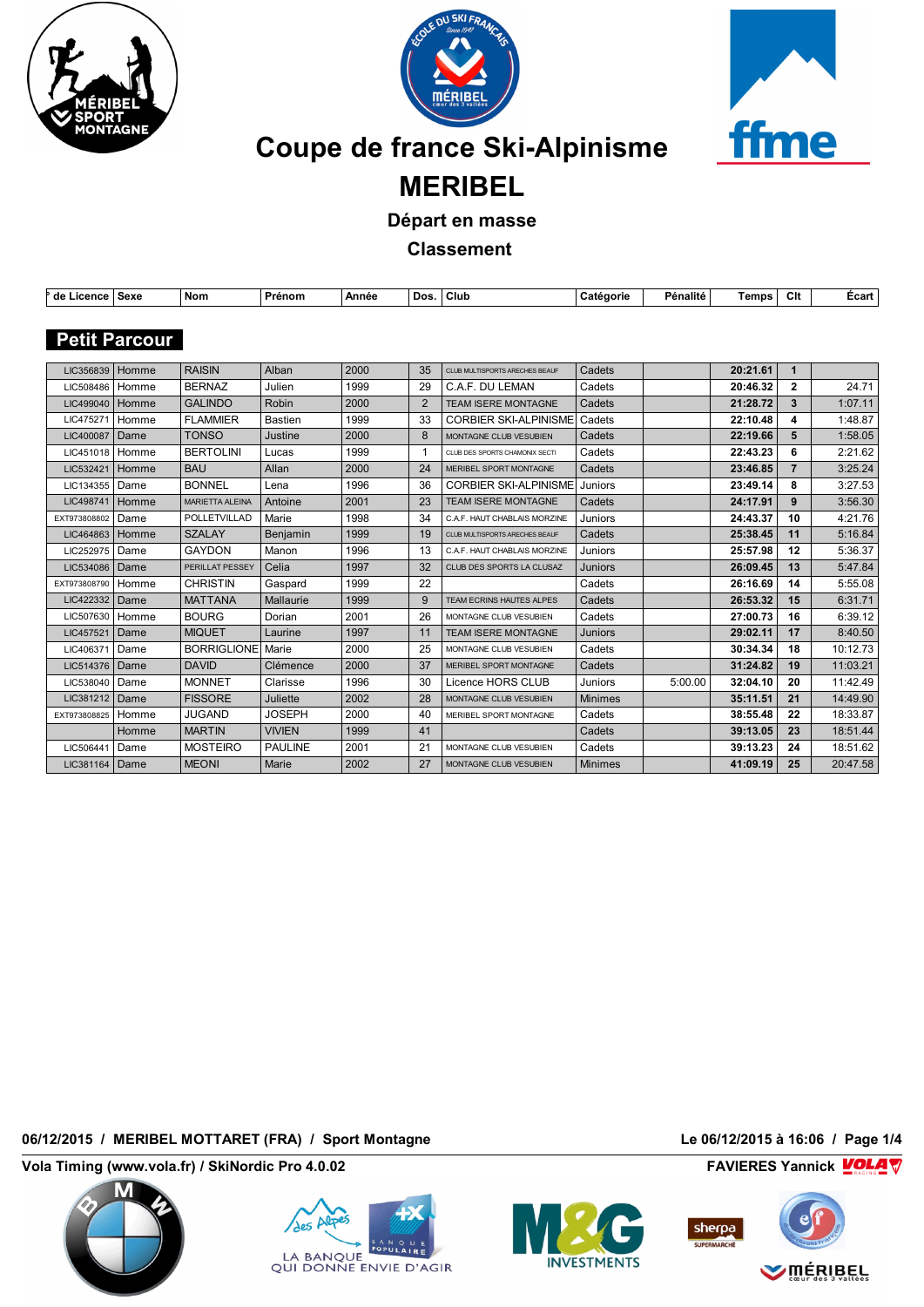





#### **Coupe de france Ski-Alpinisme MERIBEL Départ en masse Classement**

| de Licence   Sexe   |                      | Nom                 | Prénom           | Année |     | Dos.   Club                    | Catégorie      | Pénalité | Temps    | Clt            | Ecart   |
|---------------------|----------------------|---------------------|------------------|-------|-----|--------------------------------|----------------|----------|----------|----------------|---------|
|                     |                      |                     |                  |       |     |                                |                |          |          |                |         |
|                     | <b>Grand parcour</b> |                     |                  |       |     |                                |                |          |          |                |         |
|                     |                      |                     |                  |       |     |                                |                |          |          |                |         |
| LIC222094           | Homme                | <b>JACQUEMOUD</b>   | Mathéo           | 1990  | 119 | COURCHEVEL SPORTS ALPINISME CO | Seniors        |          | 32:10.01 | $\mathbf{1}$   |         |
| LIC434996           | Homme                | <b>PORTANIER</b>    | TONY             | 1991  | 166 |                                | Seniors        |          | 33:42.07 | $\mathbf{2}$   | 1:32.06 |
| EXT973808806        | Homme                | <b>PERRET</b>       | <b>ADRIEN</b>    | 1990  | 120 |                                | Seniors        |          | 34:03.60 | $\mathbf{3}$   | 1:53.59 |
| LIC430787           | Homme                | <b>OZERAY</b>       | Gary             | 1991  | 132 | MERIBEL SPORT MONTAGNE         | Seniors        |          | 34:15.22 | 4              | 2:05.21 |
| LIC370656           | Homme                | <b>PERRIER</b>      | William          | 1994  | 118 | COURCHEVEL SPORTS ALPINISME CO | <b>Espoirs</b> |          | 34:26.41 | 5              | 2:16.40 |
| LIC356375           | Homme                | PERILLAT PESSEY     | Joris            | 1994  | 101 | CLUB DES SPORTS LA CLUSAZ      | Espoirs        |          | 34:28.62 | 6              | 2:18.61 |
| EXT89387            | Homme                | <b>TRENTO</b>       | <b>DENIS</b>     | 1982  | 181 |                                | Seniors        |          | 34:31.32 | $\overline{7}$ | 2:21.31 |
| LIC360070           | Homme                | <b>FAYOLLE</b>      | Sebastien        | 1985  | 108 | HAUTE TARENTAISE MONTAGNE SPOR | Seniors        |          | 34:33.75 | 8              | 2:23.74 |
| LIC394830           | Homme                | <b>BELLABOUVIER</b> | <b>SIMON</b>     | 1996  | 116 |                                | Juniors        |          | 34:36.32 | 9              | 2:26.31 |
| LIC501069           | Homme                | <b>DERUAZ</b>       | Come             | 1996  | 93  | <b>CORBIER SKI-ALPINISME</b>   | Juniors        |          | 34:44.60 | 10             | 2:34.59 |
| LIC431692           | Homme                | <b>POQUET</b>       | Julien           | 1987  | 100 | C.S. VAL ISERE                 | <b>Seniors</b> |          | 35:06.39 | 11             | 2:56.38 |
| EXT973808810        | Homme                | <b>RIBOOLL</b>      | <b>CLEMENT</b>   | 1991  | 163 |                                | Seniors        |          | 35:12.72 | 12             | 3:02.71 |
| <b>EXTCPT473225</b> | Homme                | POCHAT COTTILLOUX   | Gédéon           | 1995  | 143 |                                | Espoirs        |          | 35:26.81 | 13             | 3:16.80 |
| LIC109086           |                      | <b>FRAISSARD</b>    |                  | 1979  | 185 | CLUB DES SPORTS DE VALMOREL    |                |          | 35:29.54 | 14             | 3:19.53 |
| LIC410722           | Homme                | <b>SERT</b>         | Anthony          |       | 114 | HAUTE TARENTAISE MONTAGNE SPOR | Seniors        |          |          | 15             | 3:41.53 |
|                     | Homme                |                     | Yoann            | 1987  |     |                                | Seniors        |          | 35:51.54 |                |         |
| LIC328001           | Homme                | <b>BELLAGAMBA</b>   | Alain            | 1963  | 102 | TEAM ECRINS HAUTES ALPES       | Veterans       |          | 36:01.91 | 16             | 3:51.90 |
| EXT973808791        | Homme                | <b>PUEYO</b>        | Thomas           | 1992  | 123 |                                | Seniors        |          | 36:05.32 | 17             | 3:55.31 |
| LIC459485           | Homme                | <b>ANSELMET</b>     | Thibault         | 1997  | 183 | <b>CORBIER SKI-ALPINISME</b>   | Juniors        |          | 36:35.54 | 18             | 4:25.53 |
| LIC431088           | Homme                | <b>JUILLAGUET</b>   | Will             | 1996  | 117 | C.A.F. HAUT CHABLAIS MORZINE   | Juniors        |          | 36:46.11 | 19             | 4:36.10 |
| LIC494075           | Homme                | <b>DAVID</b>        | Thibaud          | 1990  | 139 | MONTAGNE CLUB VESUBIEN         | Seniors        |          | 36:51.13 | 20             | 4:41.12 |
| LIC433480           | Homme                | ZANAROLI            | Antoine          | 1995  | 104 | MERIBEL SPORT MONTAGNE         | <b>Espoirs</b> |          | 36:56.84 | 21             | 4:46.83 |
| LIC504994           | Homme                | <b>SAUTEL</b>       | Florian          | 1994  | 196 | CLUB DES SPORTS DE VALMOREL    | Espoirs        |          | 36:59.89 | 22             | 4:49.88 |
| LIC514494           | Homme                | <b>BESSES</b>       | Florent          | 1982  | 121 | C.A.F. ALBERTVILLE             | Seniors        |          | 37:05.51 | 23             | 4:55.50 |
| LIC202035           | Homme                | <b>PONCET</b>       | David            | 1970  | 103 | <b>CORBIER SKI-ALPINISME</b>   | Veterans       |          | 37:23.08 | 24             | 5:13.07 |
| LIC306045           | Homme                | <b>BOUZON</b>       | Lionel           | 1976  | 124 | BELLES GRIMPES EN BELLEDONNE   | Veterans       |          | 37:30.32 | 25             | 5:20.31 |
| EXT973808797        | Homme                | <b>BALLDUZY</b>     | Julien           | 1990  | 197 |                                | Seniors        |          | 37:36.89 | 26             | 5:26.88 |
| LIC384245           | Homme                | <b>GAYDON</b>       | Cédric           | 1991  | 154 | C.A.F. HAUT CHABLAIS MORZINE   | Seniors        |          | 37:41.48 | 27             | 5:31.47 |
| LIC472415           | Homme                | <b>DULAC</b>        | Quentin          | 1998  | 157 | <b>CORBIER SKI-ALPINISME</b>   | Juniors        |          | 37:44.64 | 28             | 5:34.63 |
| EXT973808804        | Homme                | POLLET VILLAD       | <b>FRANCOIS</b>  | 1991  | 164 |                                | Seniors        |          | 37:48.08 | 29             | 5:38.07 |
| LIC362836           | Homme                | <b>GIRARDO</b>      | Francois Xavier  | 1978  | 126 | HAUTE TARENTAISE MONTAGNE SPOR | Seniors        |          | 37:52.29 | 30             | 5:42.28 |
| LIC420641           | Homme                | <b>CHAMOUX</b>      | Benjamin         | 1994  | 109 | CLUB DES SPORTS CHAMONIX SECTI | <b>Espoirs</b> |          | 37:58.79 | 31             | 5:48.78 |
| LIC539495           | Homme                | CAILLOT             | Yoan             | 1976  | 141 | LA JARRIENNE DES CIMES         | Veterans       |          | 38:08.48 | 32             | 5:58.47 |
| EXT973808801        | Homme                | <b>GAYDON</b>       | Romain           | 1997  | 160 |                                | Juniors        |          | 38:19.43 | 33             | 6:09.42 |
| LIC391261           | Homme                | <b>BOUVET</b>       | Eddy             | 1997  | 111 | C.A.F. HAUT CHABLAIS MORZINE   | Juniors        |          | 38:32.78 | 34             | 6:22.77 |
| LIC522361           | Homme                | <b>CURTET</b>       | Jean Baptiste    | 1988  | 193 | COURCHEVEL SPORTS ALPINISME CO | Seniors        |          | 38:36.04 | 35             | 6:26.03 |
| LIC434491           | Homme                | <b>BOIS</b>         | Denis            | 1982  | 191 | HAUTE TARENTAISE MONTAGNE SPOR | Seniors        |          | 38:42.74 | 36             | 6:32.73 |
| LIC505233           | Homme                | <b>LODOLO</b>       | Julien           | 1987  | 92  | HAUTE TARENTAISE MONTAGNE SPOR | Seniors        |          | 39:02.09 | 37             | 6:52.08 |
| LIC430727   Homme   |                      | <b>ELLMENREICH</b>  | <b>Baptiste</b>  | 1998  | 112 | CLUB DES SPORTS CHAMONIX SECTI | Juniors        |          | 39:03.18 | 38             | 6:53.17 |
| LIC507800   Homme   |                      | <b>DESCAMPS</b>     | Ulysse           | 1998  | 161 | <b>TEAM ISERE MONTAGNE</b>     | Juniors        |          | 39:05.50 | 39             | 6:55.49 |
| EXT973808805        | Homme                | POLLET VILLAD       | YANN             | 1994  | 165 |                                | Espoirs        |          | 39:05.60 | 40             | 6:55.59 |
| EXT973808807        | Homme                | <b>BARBEROUX</b>    | <b>ALEXANDRE</b> | 1989  | 174 |                                | Seniors        |          | 39:24.39 | 41             | 7:14.38 |
| LIC470136           | Homme                | <b>CLARYS</b>       | Valentin         | 1991  | 122 | CLUB DES SPORTS ET LOISIRS     | Seniors        |          | 39:40.80 | 42             | 7:30.79 |
| LIC032575           | Homme                | <b>PLISSON</b>      | Sebastien        | 1976  | 97  | BELLES GRIMPES EN BELLEDONNE   | Veterans       |          | 40:04.13 | 43             | 7:54.12 |
| LIC426608           | Homme                | <b>GANDER</b>       | Alexandre        | 1996  | 158 | CLUB DES SPORTS CHAMONIX SECTI | Juniors        |          | 40:05.37 | 44             | 7:55.36 |
| LIC402603           | Homme                | <b>L HERPINIERE</b> | Tarka            | 1981  | 125 | COURCHEVEL SPORTS ALPINISME CO | <b>Seniors</b> |          | 40:08.98 | 45             | 7:58.97 |
| LIC499870           | Homme                | <b>PUECH</b>        | Sébastien        | 1986  | 95  | CLUB DES SPORTS CHAMONIX SECTI | Seniors        |          | 40:19.79 | 46             | 8:09.78 |
| LIC520705           | Homme                | <b>CORNUS</b>       | Samuel           | 1997  | 198 | TEAM ISERE MONTAGNE            | Juniors        |          | 40:25.79 | 47             | 8:15.78 |
|                     | Homme                | <b>MASSON</b>       | ALEXANDRE        | 1994  | 85  |                                | Espoirs        |          | 40:29.81 | 48             | 8:19.80 |
|                     |                      |                     |                  |       |     |                                |                |          |          |                |         |

#### **06/12/2015 / MERIBEL MOTTARET (FRA) / Sport Montagne Le 06/12/2015 à 16:06 / Page 2/4**

**Vola Timing (www.vola.fr) / SkiNordic Pro 4.0.02 FAVIERES Yannick VOLA** 









 $\frac{1}{2}$ 

## **VOLÁRIBEL**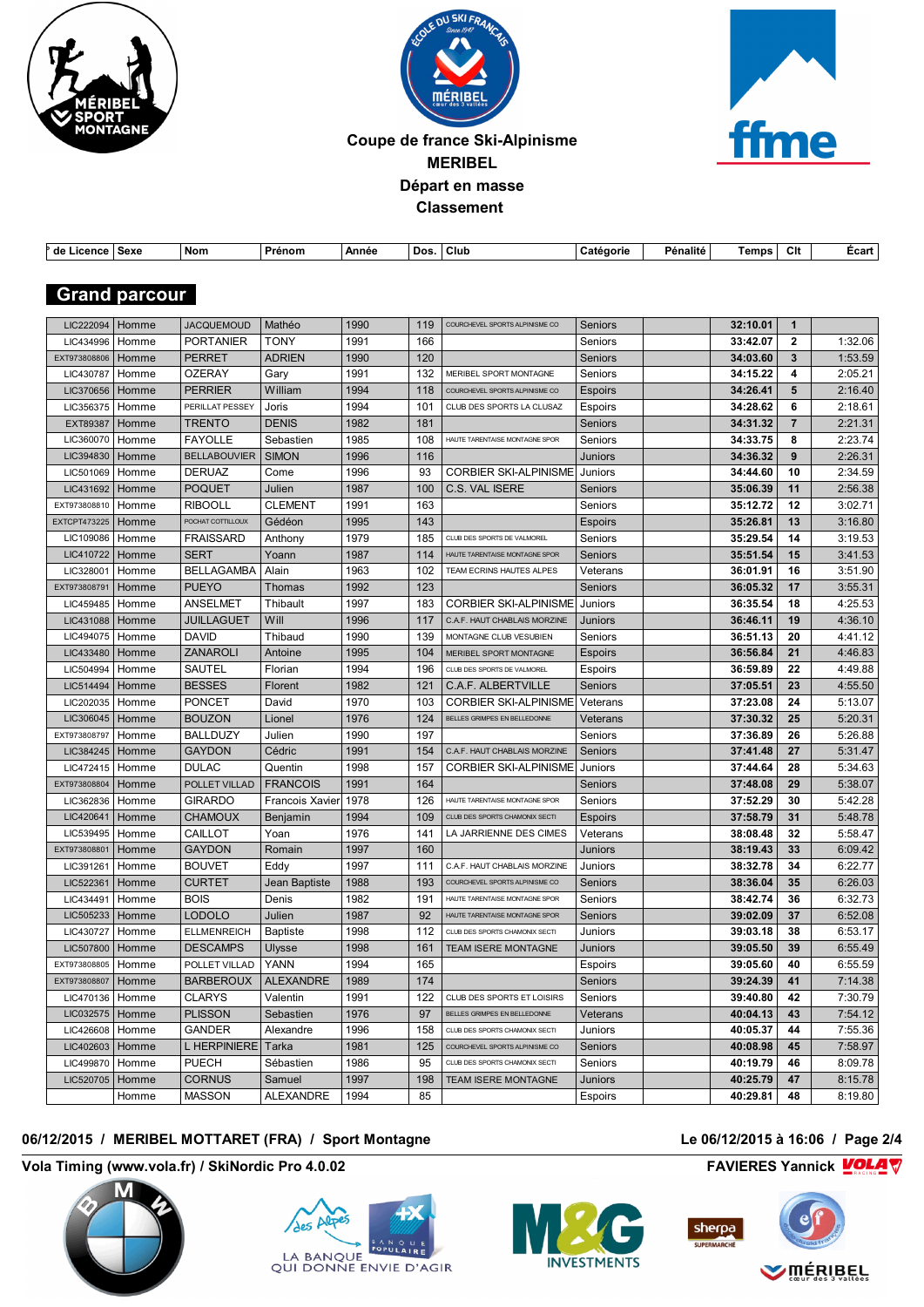





#### **Coupe de france Ski-Alpinisme MERIBEL Départ en masse Classement**

| de Licence   Sexe |       | Nom                               | Prénom           | Année        |          | Dos.   Club                    | Catégorie      | Pénalité | Temps    | Clt      | Ecart                |
|-------------------|-------|-----------------------------------|------------------|--------------|----------|--------------------------------|----------------|----------|----------|----------|----------------------|
| EXT973808798      |       |                                   |                  |              |          |                                |                |          |          |          |                      |
|                   | Dame  | <b>JUILLAGUET</b><br><b>FAVRE</b> | Catherine        | 1962         | 90<br>88 | CLUB MULTISPORTS ARECHES BEAUF | Veterans       |          | 40:33.78 | 49       | 8:23.77              |
| LIC026709         | Dame  |                                   | Corinne          | 1970<br>1978 | 98       | BELLES GRIMPES EN BELLEDONNE   | Veterans       |          | 40:38.26 | 50<br>51 | 8:28.25              |
| LIC168168         | Homme | LE BAHER                          | Samuel           |              |          |                                | Seniors        |          | 40:40.72 |          | 8:30.71              |
| LIC536073         | Homme | <b>PEREZ</b>                      | David            | 1997         | 199      | TEAM ISERE MONTAGNE            | Juniors        |          | 41:01.34 | 52       | 8:51.33              |
| LIC530849         | Homme | <b>VIELET</b>                     | Francis          | 1967         | 134      | <b>TEAM ISERE MONTAGNE</b>     | Veterans       |          | 41:04.59 | 53       | 8:54.58              |
| EXT973808827      | Homme | JUILLAGUET                        | DANIEL           | 1967         | 89       | MERIBEL SPORT MONTAGNE         | Veterans       |          | 41:05.49 | 54       | 8:55.48              |
| LIC533105         | Homme | <b>BALLET BAZ</b>                 | Mathis           | 1998         | 162      | CLUB DES SPORTS CHAMONIX SECTI | Juniors        |          | 41:07.55 | 55       | 8:57.54              |
| LIC036424         | Homme | <b>LESCA</b>                      | Francois         | 1980         | 138      | C.P.L.V.R. - XTT RAID 63       | Seniors        |          | 41:15.30 | 56       | 9:05.29              |
| LIC030441         | Homme | <b>TERIBAT</b>                    | Fabien           | 1974         | 146      | MONTAGNE CLUB VESUBIEN         | Veterans       |          | 41:24.74 | 57       | 9:14.73              |
| LIC159772         | Homme | CHENAL BORDONNOT                  | Jordan           | 1996         | 159      | HAUTE TARENTAISE MONTAGNE SPOR | Juniors        |          | 41:26.93 | 58       | 9:16.92              |
| LIC413219         | Homme | <b>VIOUD</b>                      | Jérôme           | 1971         | 131      | BELLES GRIMPES EN BELLEDONNE   | Veterans       |          | 41:32.14 | 59       | 9:22.13              |
| LIC531037         | Homme | <b>SALLE</b>                      | Corentin         | 1995         | 148      | MERIBEL SPORT MONTAGNE         | <b>Espoirs</b> |          | 41:38.27 | 60       | 9:28.26              |
| LIC503669         | Homme | <b>BOULANGER</b>                  | Thomas           | 1995         | 127      | MONTAGNE CLUB VESUBIEN         | <b>Espoirs</b> |          | 41:40.74 | 61       | 9:30.73              |
|                   | Homme | <b>XXX</b>                        | <b>XXXX</b>      |              | 195      |                                |                |          | 41:43.40 | 62       | 9:33.39              |
| LIC510709         | Homme | <b>LEFORT</b>                     | <b>Nicolas</b>   | 1971         | 147      | MERIBEL SPORT MONTAGNE         | Veterans       |          | 41:52.93 | 63       | 9:42.92              |
| LIC201805         | Dame  | <b>FABRE</b>                      | Valentine        | 1976         | 192      | CLUB DES SPORTS CHAMONIX SECTI | Veterans       |          | 41:53.99 | 64       | 9:43.98              |
| EXT973808812      | Homme | <b>GAST</b>                       | YANNICK          | 1976         | 167      |                                | Veterans       |          | 41:57.28 | 65       | 9:47.27              |
| EXT973808819      | Homme | <b>BONNEAU</b>                    | LAURENT          | 1981         | 177      | HAUTE TARENTAISE MONTAGNE SPOR | Seniors        |          | 42:07.94 | 66       | 9:57.93              |
| EXT973808823      | Homme | <b>RONDOUIN</b>                   | <b>MATTHIEU</b>  | 1991         | 187      | CLUB DES SPORTS CHAMONIX SECTI | Seniors        |          | 42:10.17 | 67       | 10:00.16             |
|                   | Homme | <b>MICHELON</b>                   | JULIEN           | 1997         | 168      |                                | Juniors        |          | 42:17.22 | 68       | 10:07.21             |
| EXT973808824      | Homme | <b>BENOIT</b>                     | <b>MICHEL</b>    | 1975         | 189      | CLUB DES SPORTS CHAMONIX SECTI | Veterans       |          | 42:21.15 | 69       | 10:11.14             |
| LIC113468         | Dame  | <b>BONNEL</b>                     | Candice          | 1994         | 184      | <b>CORBIER SKI-ALPINISME</b>   | <b>Espoirs</b> |          | 42:28.29 | 70       | 10:18.28             |
| LIC464067         | Dame  | <b>BONNEL</b>                     | Lorna            | 1986         | 106      | <b>CORBIER SKI-ALPINISME</b>   | Seniors        |          | 42:37.30 | 71       | 10:27.29             |
| EXT973808816      | Dame  | <b>DEPLANCHE</b>                  | LAURA            | 1994         | 190      |                                | <b>Espoirs</b> |          | 42:42.60 | 72       | 10:32.59             |
| LIC279413         | Dame  | <b>MANEGLIA</b>                   | Marion           | 1982         | 105      | CLUB DES SPORTS CHAMONIX SECTI | Seniors        |          | 43:03.16 | 73       | 10:53.15             |
| LIC532423         | Homme | <b>BAU</b>                        | Raphael          | 1968         | 156      | MERIBEL SPORT MONTAGNE         | Veterans       |          | 43:08.80 | 74       | 10:58.79             |
| LIC426606         | Homme | <b>GANDER</b>                     | Corentin         | 1996         | 113      | CLUB DES SPORTS CHAMONIX SECTI | Juniors        |          | 43:15.20 | 75       | 11:05.19             |
| LIC510706         | Homme | <b>BEDOY</b>                      | Loic             | 1991         | 151      | MERIBEL SPORT MONTAGNE         | Seniors        |          | 43:16.31 | 76       | 11:06.30             |
| EXT973808826      | Homme | <b>PROUST</b>                     | <b>ALEXANDRE</b> | 1982         | 96       | MERIBEL SPORT MONTAGNE         | Seniors        |          | 43:35.94 | 77       | 11:25.93             |
|                   | Homme | <b>BEAUME</b>                     | <b>AURELIEN</b>  | 1996         | 173      |                                | Juniors        |          | 43:51.86 | 78       | 11:41.85             |
| EXT973808820      | Homme | <b>BILLY</b>                      | <b>QUENTIN</b>   | 1990         | 179      | HAUTE TARENTAISE MONTAGNE SPOR | Seniors        |          | 44:10.86 | 79       | 12:00.85             |
| EXT973808808      | Homme | CHEVALLAY                         | <b>FABIEN</b>    | 1987         | 175      |                                | Seniors        |          | 44:16.77 | 80       | 12:06.76             |
| LIC354793         | Homme | <b>CLOSSON</b>                    | Maxime           | 1994         | 178      | <b>CORBIER SKI-ALPINISME</b>   | <b>Espoirs</b> |          | 45:03.74 | 81       | 12:53.73             |
| LIC514045         | Dame  | <b>METRAL</b>                     | Aurore           | 1983         | 149      | PRAZ- DE-LYS SOMMAND SKI-ALPIN | Seniors        |          | 45:12.55 | 82       | 13:02.54             |
| LIC425826         | Homme | <b>GANDER</b>                     | Alain            | 1960         | 136      | CLUB DES SPORTS CHAMONIX SECTI | Veterans       |          | 45:20.72 | 83       | 13:10.71             |
|                   |       | <b>PERRIER</b>                    |                  | 1973         | 135      | MONTAGNE CLUB VESUBIEN         |                |          |          | 84       | 13:18.00             |
| LIC257454         | Homme | <b>NODET</b>                      | Samuel           | 1990         | 188      |                                | Veterans       |          | 45:28.01 | 85       |                      |
| LIC095777         | Dame  |                                   | Elsa             |              |          | CLUB DES SPORTS CHAMONIX SECTI | Seniors        |          | 45:50.15 |          | 13:40.14             |
| EXT973808817      | Homme | <b>COMBREAS</b>                   | <b>SIDNEY</b>    | 1994         | 99       |                                | Espoirs        |          | 46:29.41 | 86       | 14:19.40<br>14:21.11 |
| EXT973808821      | Homme | <b>GOLETTO</b>                    | JULIAN           | 1986         | 180      | HAUTE TARENTAISE MONTAGNE SPOR | Seniors        |          | 46:31.12 | 87       |                      |
| LIC463888         | Dame  | <b>RENOTON</b>                    | Laurie           | 1992         | 172      | COURCHEVEL SPORTS ALPINISME CO | Seniors        |          | 47:28.72 | 88       | 15:18.71             |
| LIC389268   Homme |       | <b>VIAL</b>                       | Stéphane         | 1986         | 94       | BELLES GRIMPES EN BELLEDONNE   | Seniors        |          | 47:34.37 | 89       | 15:24.36             |
| LIC397293         | Homme | PIGEAULT                          | Christophe       | 1966         | 130      | Licence HORS CLUB              | Veterans       |          | 47:38.88 | 90       | 15:28.87             |
| LIC510708         | Dame  | <b>BAU</b>                        | Geraldine        | 1970         | 137      | MERIBEL SPORT MONTAGNE         | Veterans       |          | 47:43.79 | 91       | 15:33.78             |
| LIC539297         | Homme | <b>BERTHIER</b>                   | Pierre           | 1987         | 140      | Licence HORS CLUB              | Seniors        |          | 47:52.57 | 92       | 15:42.56             |
| EXTCPT473122      | Dame  | <b>COULEAUD</b>                   | Stephane         | 1970         | 144      |                                | Veterans       |          | 49:11.10 | 93       | 17:01.09             |
| EXT973808818      | Homme | <b>GUITTET</b>                    | THEO             | 1998         | 91       | HAUTE TARENTAISE MONTAGNE SPOR | Juniors        |          | 50:10.97 | 94       | 18:00.96             |
| EXT973808794      | Dame  | <b>DOHIN</b>                      | marie            | 1984         | 150      |                                | Seniors        |          | 50:28.84 | 95       | 18:18.83             |
|                   | Homme | <b>ESPIEUSSAS</b>                 | PIERRE           | 1996         | 171      |                                | Juniors        |          | 50:45.29 | 96       | 18:35.28             |
| EXT973808814      | Dame  | <b>BAUDIN</b>                     | <b>LUCIE</b>     | 1990         | 86       |                                | Seniors        |          | 50:54.72 | 97       | 18:44.71             |
| LIC514634         | Dame  | CAMOIN                            | Florette         | 1994         | 128      | MERIBEL SPORT MONTAGNE         | Espoirs        |          | 51:09.94 | 98       | 18:59.93             |
|                   |       |                                   |                  |              |          |                                |                |          |          |          |                      |

#### **06/12/2015 / MERIBEL MOTTARET (FRA) / Sport Montagne Le 06/12/2015 à 16:06 / Page 3/4**

**Vola Timing (www.vola.fr) / SkiNordic Pro 4.0.02 FAVIERES Yannick FAVIERES Yannick**